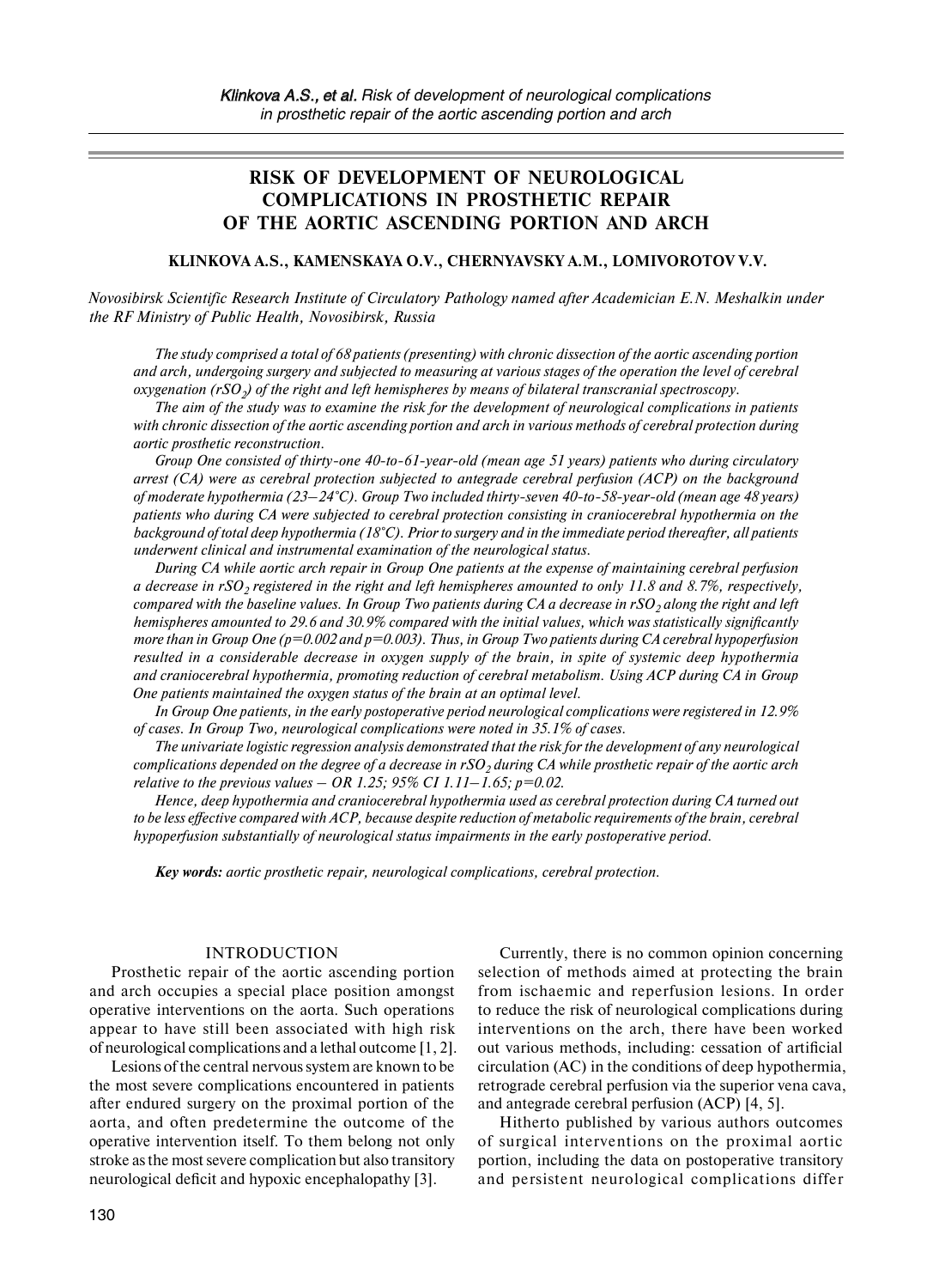|                                                                      | Clinical and functional characteristics and perioperative data<br>of patients with chronic aortic dissection                                                                                               |                        |                        | Table 1 |
|----------------------------------------------------------------------|------------------------------------------------------------------------------------------------------------------------------------------------------------------------------------------------------------|------------------------|------------------------|---------|
|                                                                      | Parameters, units of measurement                                                                                                                                                                           | Group 1, n=31          | Group 2, n=37          | p       |
| Body mass index (kg/m <sup>2</sup> ), (Me, 25-75%)                   |                                                                                                                                                                                                            | 27.1 (21.4-31.8)       | 28.3 (21.5-32.2)       | 0.28    |
| Hypertension, n (%)                                                  |                                                                                                                                                                                                            | 25 (80.6)              | 29 (78.4)              | 0.53    |
| Aortic valve disease, n (%)                                          |                                                                                                                                                                                                            | 4 (12.9)               | 4(10.8)                | 0.54    |
| Atrial fibrillation, n (%)                                           |                                                                                                                                                                                                            | 5(13.5)                | 6(16.2)                | 0.62    |
|                                                                      | Chronic obstructive pulmonary disease, n (%)                                                                                                                                                               | 3(9.7)                 | 3(8.1)                 | 0.57    |
| Chronic renal insufficiency, n (%)                                   |                                                                                                                                                                                                            | 3(9.7)                 | 4(10.8)                | 0.60    |
| Diabetes mellitus, n (%)                                             |                                                                                                                                                                                                            | 3(9.7)                 | 4(10.8)                | 0.60    |
|                                                                      |                                                                                                                                                                                                            | Perioperative findings |                        |         |
| Supracoronary<br>prosthetic<br>repair of the<br>ascending<br>aorta + | Prosthetic repair of the aortic arch<br>by means of applying an aggressive<br>oblique anastomosis, n (%)                                                                                                   | 9(29)                  | 12 (32.4)              | 0,48    |
|                                                                      | Prosthetic repair of the ascending<br>portion of the aorta and arch<br>according to the "elephant trunk"<br>technique, $n$ $(\%)$                                                                          | 8(25.8)                | 10(27)                 | 0,56    |
|                                                                      | Stenting of the aortic arch with<br>the Djumbodis system                                                                                                                                                   | 10(32.3)               | 11 (29.8)              | 0,51    |
|                                                                      | Prosthetic repair of the aortic valve and ascending<br>portion of the aorta with a valve-containing conduit<br>+ aortic arch repair by means of application of an<br>aggressive oblique anastomosis, n (%) | 4(12.9)                | 4(10.8)                | 0.54    |
| Duration of artificial circulation (min) (Me, 25-75%)                |                                                                                                                                                                                                            | 207.4 (160.2-217.2)    | 249.5 (219.2-<br>287.5 | $0.04*$ |
| Duration of cooling (min), (Me, 25-75%)                              |                                                                                                                                                                                                            | 59.8 (48.2–71.5)       | 95.2 (81.0-125.8)      | 0.003'  |
| Duration of circulatory arrest (min), (Me, 25-75%)                   |                                                                                                                                                                                                            |                        | $51.3(36.7 - 72.1)$    |         |
| $25 - 75%$                                                           | Duration of antegrade cerebral perfusion (min), (Me,                                                                                                                                                       | 53.0 (38.5-65.4)       |                        |         |
|                                                                      | Duration of aortic occlusion (min), (Me, 25-75%)                                                                                                                                                           | 141.2 (117-175)        | 139.7 (113-183)        | 0.28    |
| Time of rewarming (min), (Me, 25-75%)                                |                                                                                                                                                                                                            | 75.4 (62.2-91.3)       | 93.2 (73.7-103.4)      | 0.18    |
|                                                                      | Note: * - statistically significant differences between the groups.                                                                                                                                        |                        |                        |         |

significantly even with similar perfusion conditions of cerebral protection [6, 7].

In view of the aforesaid, the aim of the present study was to examine the risk for the development of neurological complications in patients with chronic dissection of the aortic ascending portion and arch in various methods of cerebral protection during prosthetic repair of the aorta.

## PATIENTS AND METHODS

The study included a total of 68 patients averagely aged 50±2.3 years and diagnosed with DeBakey type I chronic aortic dissection. Of these, 49 (72%) patients were men and 19 (28%) were women. The patients underwent prosthetic repair of the aortic ascending portion and arch both with preservation of the aortic valve and with the use of a valvecontaining conduit.

By aetiology of the process, systemic atherosclerosis was diagnosed in 61 (89.7%) patients, with Marfan syndrome revealed in 7 (10.3%) cases.

The inclusion criteria were as follows:

1. Presence of DeBakey type I chronic aortic dissection with the indications for operative treatment in the form of prosthetic repair of the aortic ascending portion and arch;

2. Presence of an anatomically complete circle of Willis, as determined by the findings computed angiography.

The exclusion criteria were as follows:

1. A haemodynamically significant lesion of the brachiocephalic and intracranial arteries;

2. Dissection propagating to the brachiocephalic arteries;

3. Presence of neurological disorders.

Surgical treatment was carried out in the conditions of AC in the nonpulsatile mode, with the volumetric rate of perfusion amounting to 2.5 l/min/m2. The first stage consisted in performing prosthetic repair of the aortic ascending portion on the background of AC. Depending on involvement of the aortic valve and root in the pathological process, we performed either supracoronary prosthetic repair of the ascending aorta or prosthetic reconstruction of the aortic valve and the aortic ascending portion with a valve-containing conduit.

| Table 2<br>Cerebral oxygenation in patients with chronic dissection of the aortic ascending portion<br>and arch at various stages of surgical treatment |                                                                                                                                                                        |                     |                                        |                 |                 |                 |                                           |                     |
|---------------------------------------------------------------------------------------------------------------------------------------------------------|------------------------------------------------------------------------------------------------------------------------------------------------------------------------|---------------------|----------------------------------------|-----------------|-----------------|-----------------|-------------------------------------------|---------------------|
|                                                                                                                                                         | Parameters, units of measurement                                                                                                                                       | Initial<br>narcosis | Artificial<br>circulation<br>before CA | CA              | Reperfusion     | Rewarming       | Cessation<br>of artificial<br>circulation | End<br>of operation |
| Group 1                                                                                                                                                 | rSO <sub>2</sub> of the right hemisphere, $%$                                                                                                                          | 56.9 (51-63)        | 57.0 (52-67)                           | $50.3(46 - 57)$ | $59.5(51 - 65)$ | $62.4(54 - 70)$ | $56.0(51 - 64)$                           | $60.1(53 - 67)$     |
|                                                                                                                                                         | rSO <sub>2</sub> of the left hemisphere, %                                                                                                                             | 59.0 (53-66)        | $56.3(51-64)$                          | 51.4 (46-60)    | $60.0(53 - 72)$ | $61.5(54 - 71)$ | $55.2(51-63)$                             | $58.6(52 - 65)$     |
| Group 2                                                                                                                                                 | rSO <sub>2</sub> of the right hemisphere, %                                                                                                                            | 55.2 (50-59)        | $53.1(50-63)$                          | $37.4*$ (31-43) | 54.8 (49-60)    | 71.2 (62-81)    | 52.4 (48-57)                              | 55.0 (49-63)        |
|                                                                                                                                                         | rSO2 of the left hemisphere, %                                                                                                                                         | 54.8 (52-62)        | $52.4(49-61)$                          | $36.2* (30-42)$ | $57.4(51-63)$   | $68.1(61 - 76)$ | $50.5(46 - 57)$                           | 52.1 (47-61)        |
|                                                                                                                                                         | Note: $rSO_2$ – cerebral oxygenation; CA – circulatory arrest; $*$ – statistically significant differences with rSO <sub>2</sub> values in Group One patients, p<0.05. |                     |                                        |                 |                 |                 |                                           |                     |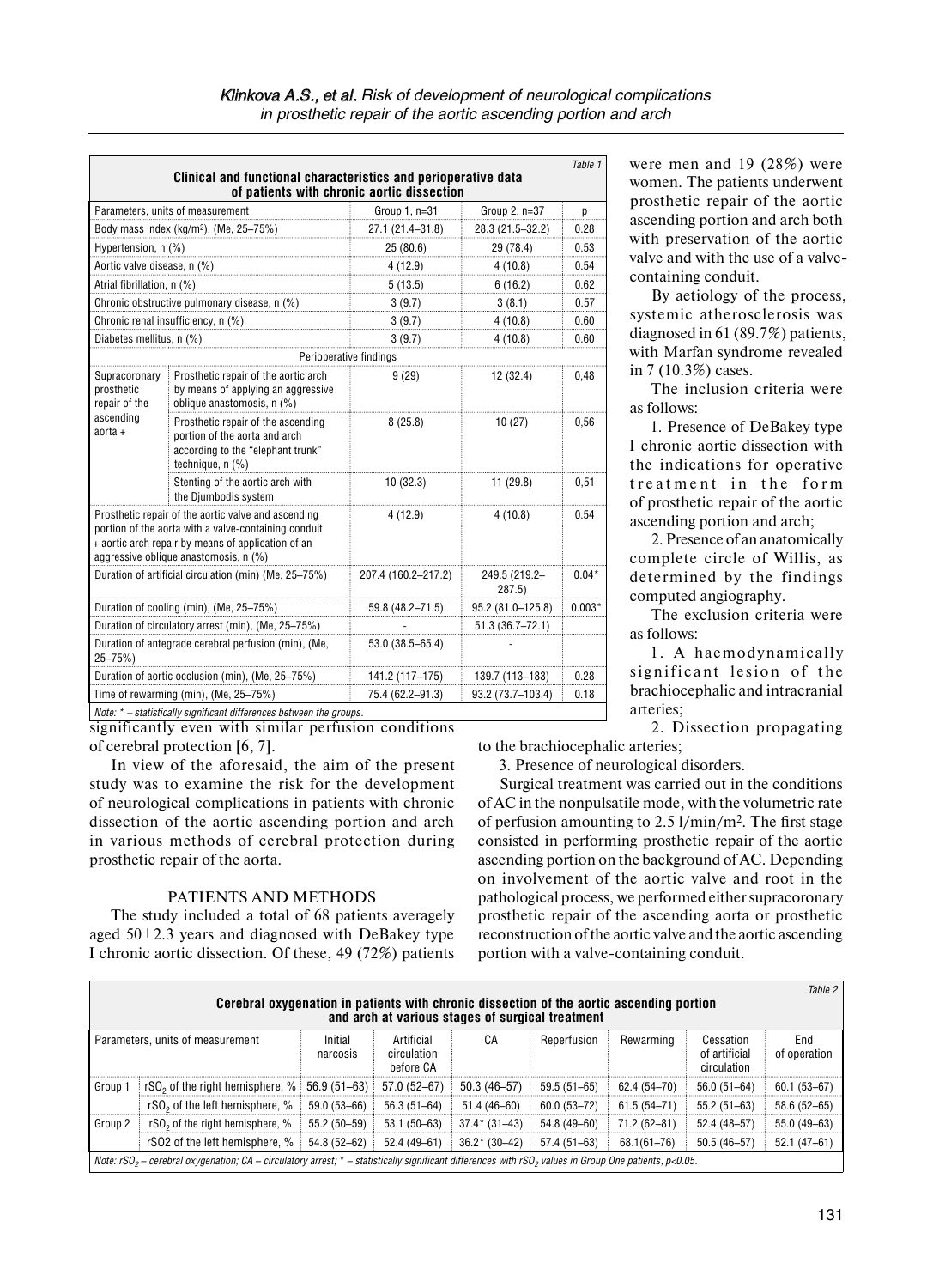Achieving the required level of hypothermia was followed by the second stage, i. e., prosthetic repair of the aortic arch. Depending on involvement of the distal and proximal portions of the arch into the pathological process, we decided upon the policy of the intervention. The following variants of a ortic arch reconstruction were used: establishment of an aggressive oblique hemiarch-type

| Postoperative parameters and complications in patients<br>with chronic dissection of the aortic ascending portion and arch |                  |               | Table 3 |
|----------------------------------------------------------------------------------------------------------------------------|------------------|---------------|---------|
| Parameters, units of measurement                                                                                           | Group 1, n=31    | Group 2, n=37 | n       |
| All neurological complications, n (%)                                                                                      | 4 (12.9)         | 13(35.1)      | $0.03*$ |
| Encephalopathy, n (%)                                                                                                      | 3(9.7)           | 9(24.3)       | 0.10    |
| Acute cerebrovascular accident, n (%)                                                                                      | 1(3.2)           | 4(10.8)       | 0.23    |
| Atrial fibrillation, n (%)                                                                                                 | 3(9.7)           | 5(13.5)       | 0.45    |
| Cardiopulmonary insufficiency, n (%)                                                                                       | 2(6.5)           | 6(16.2)       | 0.19    |
| Renal insufficiency, n (%)                                                                                                 | 4 (12.9)         | 4(10.8)       | 0.54    |
| Multiple organ failure syndrome, n (%)                                                                                     | 3(9.7)           | 5(13.5)       | 0.45    |
| Artificial pulmonary ventilation, (hours) (Me, 25-75%)                                                                     | 45.7 (24.3-56.5) | 59.3 (35-65)  | 0.18    |
| Length of stay in the intensive care unit, (days) (Me, 25–75%)                                                             | $4.0(3-6)$       | $5.6(4-7)$    | 0.15    |
| Resternotomy, n (%)                                                                                                        | 1(3.2)           | 4(10.8)       | 0.23    |
| Length of hospital stay, (days) (Me, 25–75%)                                                                               | 25.8 (19-31)     | $32.7(25-39)$ | 0.24    |
| In-hospital lethality, n (%)                                                                                               | 3(9.7)           | 4(10.8)       | 0.60    |

anastomosis; prosthetic repair of the aortic arch according to the "elephant trunk" technique by a vascular graft with reimplantation of brachiocephalic arteries into the graft on the common landing zone; stenting of the aortic arch with the Djumbodis system. Patients having received multiple-branched grafts during operations on the aortic arch were not included in our study.

Depending on differences of cerebral protection during prosthetic repair of the aortic arch, the patients were divided into two groups. Group One comprised thirty-one 40-to-61-year-old (mean 51 years) patients (22 men and 9 women) in whom during circulatory arrest (CA) cerebral protection consisted in ACP on the background of moderate hypothermia (23–24°C). Group Two was composed of thirty-seven 40-to-58-year-old (mean 48 years) patients subjected during CA to cerebral protection performed as craniocerebral hypothermia (cooling of the head with a cloth helmet filled with ice) on the background of total deep hypothermia (18°C). Patient's cooling was carried out with a thermal gradient "coolant-body" of 7–8°C. Once prosthetic repair of the aorta terminated, the patient was slowly rewarmed on the background of AC up to a nasopharyngeal temperature of  $36^{\circ}$ C.

During surgery we registered oxygen supply of the brain by means of bilateral transcranial spectroscopy [device unit cerebral oximeter INVOS 5100 (Somanetics, USA)]. The method of cerebral oximetry registers saturation of haemoglobin with  $O_2$  primarily in blood cerebral venous vessels, with the aim of assessing the degree of cerebral ischaemia. The normal values of  $rSO<sub>2</sub>$  correspond to the normal values of central venous saturation  $-63 - 75\%$  [8].

The level of cerebral oxygenation (rSO<sub>2</sub>,  $\%$ ) of the right and left hemispheres was analysed at the following stages: 1) initial narcosis, 2) during AC prior to CA, 3) during CA, 4) beginning of reperfusion after CA, 5) period of rewarming on the background of AC, and 7)

end of the operation.

During the operation we registered the dynamics of the indices of glucose and lactate in venous blood.

Prior to surgery and in the immediate period after operative treatment all patients underwent clinical and instrumental study of the neurological status using the Mini-mental State Examination  $(MMEE)$  – a questionnaire consisting of 30 items and used for assessing the state of cognitive functions. The maximal score of this test is 30, corresponding to high cognitive abilities. Instrumental methods of the study included magnetic resonance tomography and electroencephalography. Prior to surgery, all patients included in the study were free from neurological impairments.

The obtained findings were statistically analysed by means of the statistical programme package Statistica 6.1 (USA), using both parametric and nonparametric methods of statistics with the calculation of the following: mean value  $-$  M and mean error  $-$  m, median – Me with the interquartile range  $(25<sup>th</sup>$  and  $75<sup>th</sup>$ percentiles, %), as well as expressed in numerical values and percents. Significance of differences of dependent variables was determined by the Wilcoxon criterion, and that of independent variables – according to the Mann–Witney criterion. Intergroup comparison of the categorical values was carried out by means of  $\chi^2$  test with Yates correction or Fisher's exact test. Risk factors forthe development of neurological complication in the early postoperative period were determined using the model of the univariate logistic regression. This model included both quantitative attributes (rSO<sub>2</sub> values at the beginning of the operation, degree of  $rSO<sub>2</sub>$  decrease during CA in relation to the previous values, duration of a decrease in the absolute values of  $rSO<sub>2</sub>$  during CA below 40%, age, body mass index, duration of AC, duration of CA, aortic occlusion time) and qualitative attributes (presence of accompanying obstructive pulmonary disease, diabetes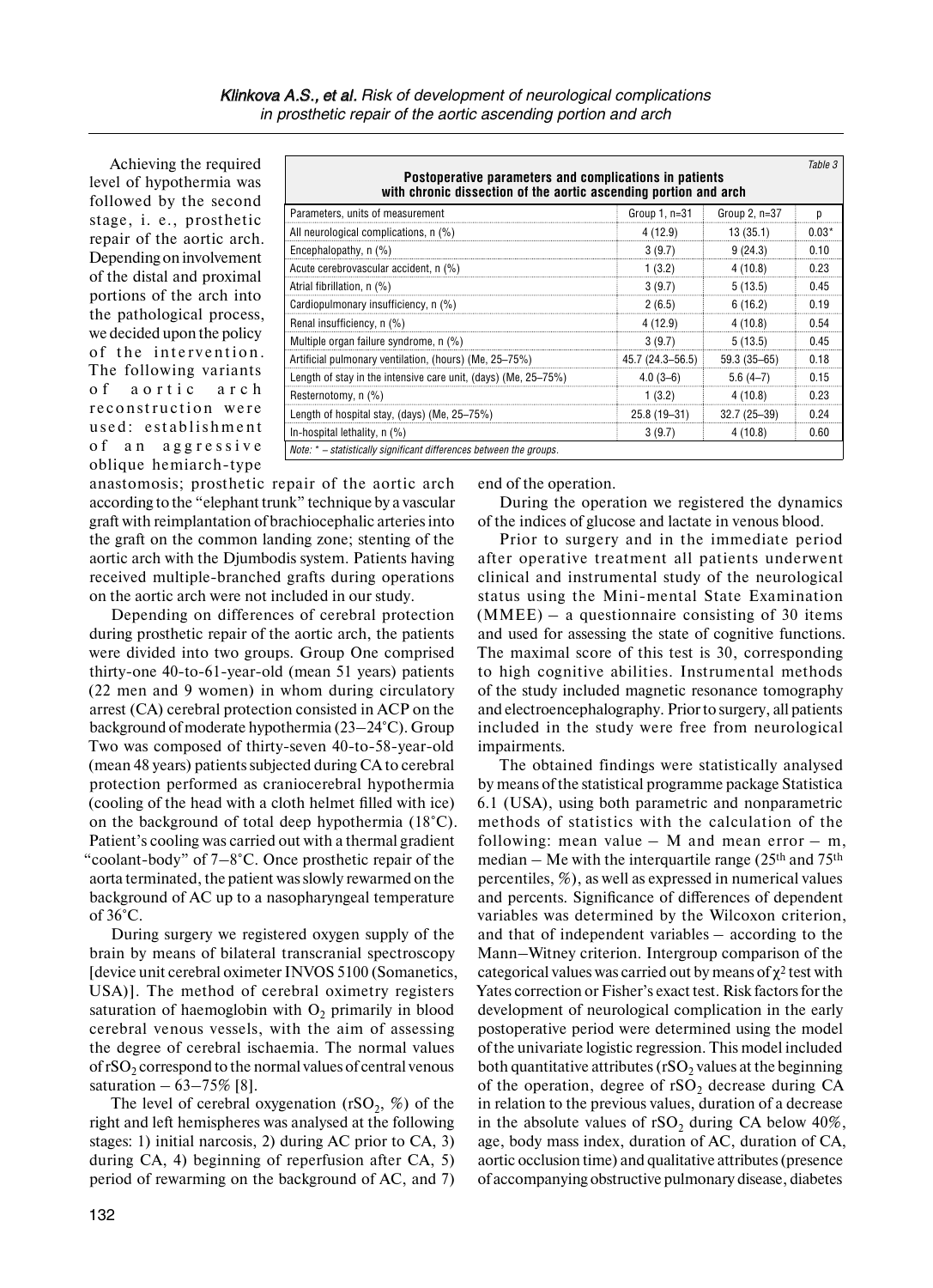mellitus, renal pathology, atrial fibrillation), also indicating the odds ratios (ODs) and 95 % confidential intervals (DIs). The threshold values for predictors of an unfavourable prognosis were determined by the ROC analysis. The predictive power of prognostic markers was evaluated and compared proceeding from the area under the ROC-curve (AUC). Differences were regarded as statistically significant if  $p<0.05$ .

## RESULTS

Table 1 shows the clinical and functional characteristics and perioperative parameters of patients of the both groups with chronic aortic dissection.

Group Two patients were found to have longer duration of AC compared with Group One at the expense of the stage of cooling which is associated with the necessity of reaching deep hypothermia.

Table 2 shows the dynamics of the values of  $rSO<sub>2</sub>$  of the both hemispheres at various stages of the operation, depending on the method of cerebral protection.

At the stage of initial narcosis and during AC while prosthetic reconstruction of the ascending aortic portion, the absolute values of  $rSO_2$  amounted to more than 50% in the both groups of patients. During CA while prosthetic repair of the aortic arch in Group One patients owing to maintaining cerebral perfusion, a decrease in  $rSO<sub>2</sub>$  along the right and left hemispheres was registered to decrease only by 11.8 and 8.7%, respectively, as compared with the baseline values. In Group Two patients during CA, a decrease in the  $rSO<sub>2</sub>$  values amounted to 29.6 and 30.9 % compared with the baseline levels, which was statistically significantly more than in Group One patients  $(p=0.002$  and  $p=0.003$ , respectively). The absolute values of rSO2 along the right and left hemispheres in Group Two patients during CA were also lower than in Group One patients  $(p=0.01$  and  $p=0.003$ , respectively) and amounted to less than 40%.

Hence, in Group Two patients during CA cerebral hypoperfusion resulted in a considerable decrease in oxygen provision of the brain, despite systemic deep hypothermia and craniocerebral hypothermia, contributing to reduction of cerebral metabolism. Using ACP during CA in Group One patients maintained the oxygen status of the brain at an optimal level. A decrease in cerebral perfusion on the background of a drop of systemic arterial pressure (AP) during CA in Group Two patients and subsequent reperfusion on the background of cold vasospasm upon completion of CA may promote the development of disordered cerebrovascular autoregulation. According to the data of oxygen supply of the brain, a considerable decrease in  $rSO<sub>2</sub>$  during CA was changed by a sharp growth of these values during reperfusion and reached the highest values at the stage of rewarming at the expense of increased metabolic requirements of the brain. Hence, Group

Two patients demonstrated a big gradient of  $rSO<sub>2</sub>$  from 37 to 71% along the right cerebral hemisphere and from 36 to 68% along the left one, which is not physiological for cerebrovascular regulation. Group One patients did not show a considerable gradient of  $rSO<sub>2</sub>$  in the interval between the end of CA and the stage of rewarming, since cerebral blood flow was maintained with the help of ACP.

At the end of the operation, in both groups the level of  $rSO<sub>2</sub>$  amounted to more than 50%, as was at the beginning of the operation.

During the whole operation, except CA, mean AP was maintained within the range of 70 mm Hg.

During initial narcosis in Group One and Group Two patients the level of glucose amounted to 5.4 (4.8–5.7) and 5.3 (4.7–5.8) mmol/l, respectively, the lactate level  $-1.0$  (0.7–1.2) and 0.9 (0.5–1.3) mmol/l, respectively. with no statistically significant differences. At the end of the operation, in Group One and Two patients the glucose level increased statistically significantly up to 9.1  $(8.1–9.6)$  mmol/l (p=0.01) and 10.1 (9.8–11.5) mmol/l  $(p=0.001)$ , the level of lactate increased up to 5.1 (4.1–6.2) mmol/l ( $p=0.003$ ) and 7.8 (6.8–9.1) mmol/l ( $p=0.002$ ), respectively. The above-stated indices were statistically significantly higher in Group Two patients  $-$  (p=0.01) and  $p=0.004$ ), thus strongly suggesting the development of more pronounced acidosis.

The postoperative parameters and complications in patients of the both groups are shown in Table 3.

 In the early postoperative period, there were three lethal outcomes in Group One patients. One 46-yearold patient developed uncontrolled haemorrhage on the background of disseminated intravascular coagulation, requiring resternotomy. Two 48- and 52-year-old patients died on the background of multiple organ failure. There were four lethal outcomes in Group Two. In two 38- and 50-year-old women lethal outcomes occurred resulting from uncontrolled haemorrhage on the background of disseminated intravascular coagulation. In two 51- and 53-year-old men death resulted from the development of multiple organ failure with acute cerebral circulation impairments in the basins of the left and right internal carotid arteries.

In Group One patients, in the early postoperative period neurological complications were registered in 12.9% of cases. Posthypoxic encephalopathy was revealed in three patients (the composite score by the MMSE scale ranged from 25 to 26).One 63-year-old patient was found to have acute cerebrovascular accident in the basin of the right internal carotid artery. During prosthetic repair of the aortic arch this patient showed a decrease in  $rSO<sub>2</sub>$  as compared with the baseline value by 15.4%, with type 2 diabetes mellitus revealed as concomitant pathology.

In Group Two, neurological complications were noted in 35.1% of cases. Nine patients were found to have posthypoxic encephalopathy [the average composite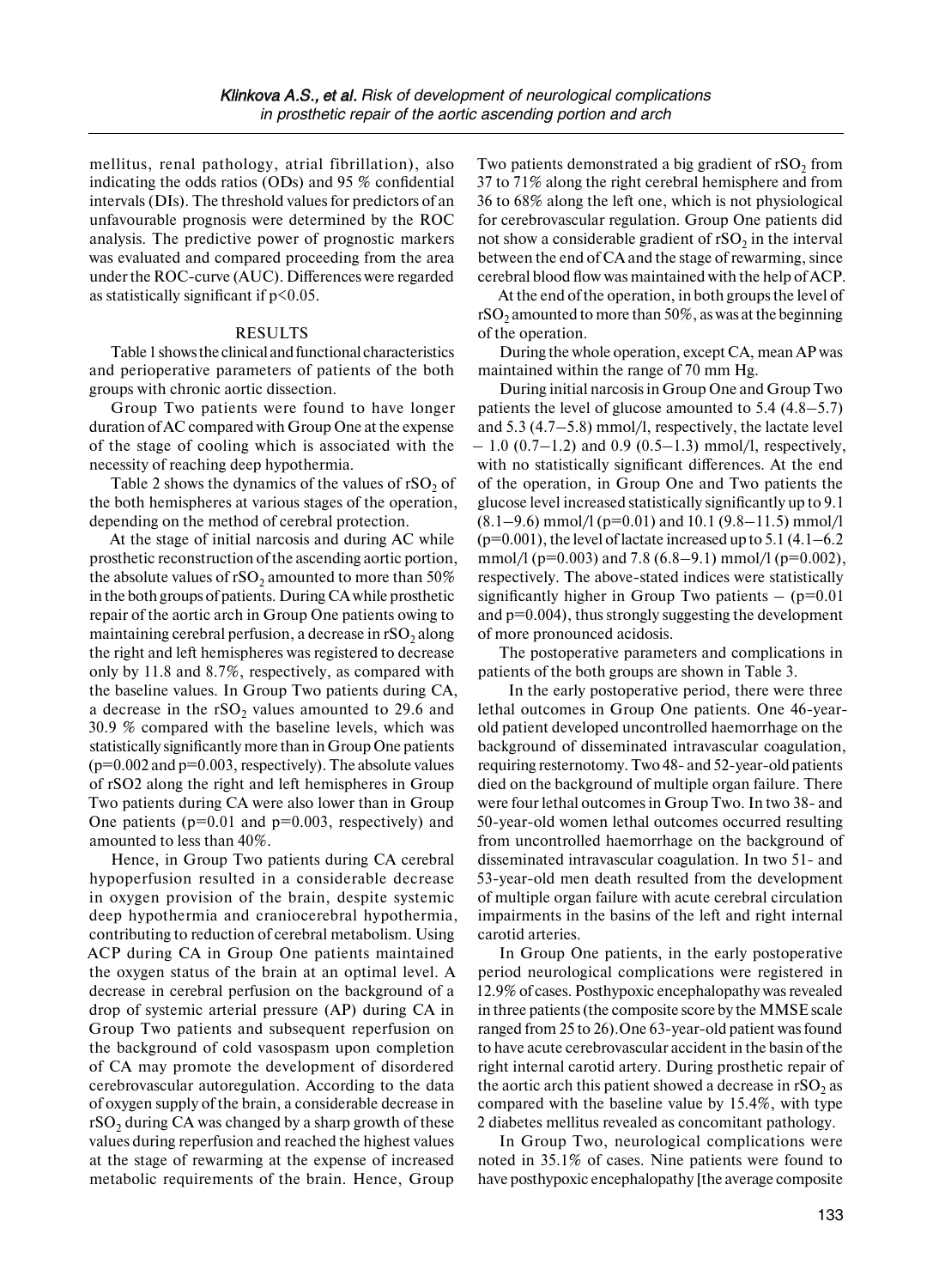score by the MMSE scale amounting to 26 (range 23–27)]. Four patients were diagnosed as having acute cerebrovascular accidents in the basins of the left and right internal carotid arteries. During CA, a decrease in  $rSO<sub>2</sub>$  in those patients was noted to range from 27 to 36% as compared with the baseline values.

The univariate logistic regression analysis demonstrated that the risk for the development of any neurological complications depended on the degree of a decrease in  $rSO<sub>2</sub>$  during CA while prosthetic repair of the aortic arch as compared with the previous values  $(OR - 1.25; 95\% \text{ CI } 1.11 - 1.65; p=0.02).$ 

The findings of the ROC analysis demonstrated that a decrease in the value of  $rSO<sub>2</sub>$  by 32% and more at the stage of CA [AUC 0.77 (0.59–0.95); p=0.016] possessed the highest sensitivity and specificity in relation to the risk for the development of disordered neurological status.

At the same time, the regression analysis revealed no statistically significant dependence of the risk for the development of neurological complications from the  $rSO<sub>2</sub>$  values at the beginning of the operation, duration of the decrease in the absolute values of  $rSO<sub>2</sub>$  during CA below 40%, age, body mass index, duration of CA, duration of aortic occlusion and the presence of any accompanying disease (diabetes mellitus, obstructive pulmonary disease, renal pathology, atrial fibrillation).

Hence, the obtained findings make it possible to conclude that during prosthetic repair of the aorta special attention should be paid to the dynamics of oxygen supply of the brain. First of all, it concerns those moments when deep hypothermia and craniocerebral hypothermia are used as cerebral protection during CA while prosthetic repair of the aortic arch. Such being the case, despite a decrease in metabolic requirements of the brain, the presence of cerebral hypoperfusion during CA leads to an increased the risk for the development of neurological complications in the early postoperative period as compared with the method of ACP.

## DISCUSSION

Modern trends in providing the most efficient "physiological protection" of organs lead to the necessity of determining an optimal method of cerebral protection during prosthetic repair of the aorta from alteration by ischaemia factors [9].

Currently, deep hypothermic CA as the most convenient and simplest technique remains dominating in prosthetic repair of the aortic arch, decreasing lowering intensity of metabolic processes in the body and promoting increased tolerance to hypoxia [10].

According to other authors' opinion, in complicated cases envisaging a prolonged period of manipulations in the area of the arch (more than 60 minutes) preference should be given to ACP, since this method decreases the level of neurological complications and improves the early postoperative period as compared with deep hypothermic CA [11]. In our study, relying on studying peculiarities of the dynamics of oxygen supply of the brain in two methods of cerebral protection we defined the method of ACP as the most physiological one because of no considerable "drop" of oxygen supply of the brain during CA at the expense of maintaining cerebral perfusion. In the group of patients operated on using deep hypothermic CA with craniocerebral hypothermia besides a more considerable decrease in the level of  $rSO<sub>2</sub>$ we also observed a sharp increase of these indices after the end of CA discontinued on the background of lower metabolic demands of the brain and cold vasospasm.

We should enlarge upon some pathophysiological aspects. AC in itself triggers a stress reaction of the body with participation of humoral and cellular components of inflammation. There develops a systemic inflammatory reaction which is one of the factors of damaging the central nervous system leading to damage of the brain blood barrier [12]. In our work, in the group of patients treated using hypothermic CA at the expense of the necessity of longer and deeper cooling, the duration of AC was higher as compared with the patients managed using ACP on the background of moderate hypothermia.

On the background of prolonged CA in the conditions of hypoxia anaerobic glucolysis is activated accompanied and followed by glycolysis whose one of the products of which is lactate. The development of acidosis decreases intensity of capillary cerebral blood flow, and accumulation of suboxidised products induce oedema, which in its turn may additionally enhance disordered perfusion of cerebral tissues, especially in cortical layers [13]. Reperfusion after completion of CA may lead to ischaemically reperfusional lesions of the brain, to loss of integrity of the brain blood barrier and outflow of fluid into brain tissues [14]. These aspects first of all exert an unfavourable effect on the patients' neurological status and quality of life [15]. In our study, the abovementioned mechanisms are reflected by a higher blood content of glucose and lactate at the end of the operation in the group of patients treated using hypothermic CA compared with patients in whom cerebral protection was carried out by means of ACP on the background of moderate hypothermia. An abrupt drop of the level of  $rSO<sub>2</sub>$  during hypothermic CA and a considerable rise of cerebral oxygenation after the end of CA on the background of cold vasospasm increased the "load" on the autoregulatory mechanisms of cerebral vessels. Taking into consideration that the patients of this cohort in the majority of cases are found to have arterial hypertension forming elevated rigidity of vessels, this yet to a larger degree impairs cerebrovascular autoregulation. According to our data, during prosthetic repair of the aortic arch in patients with hypothermic CA a decrease in oxygen supply of the brain averagely reached 30%